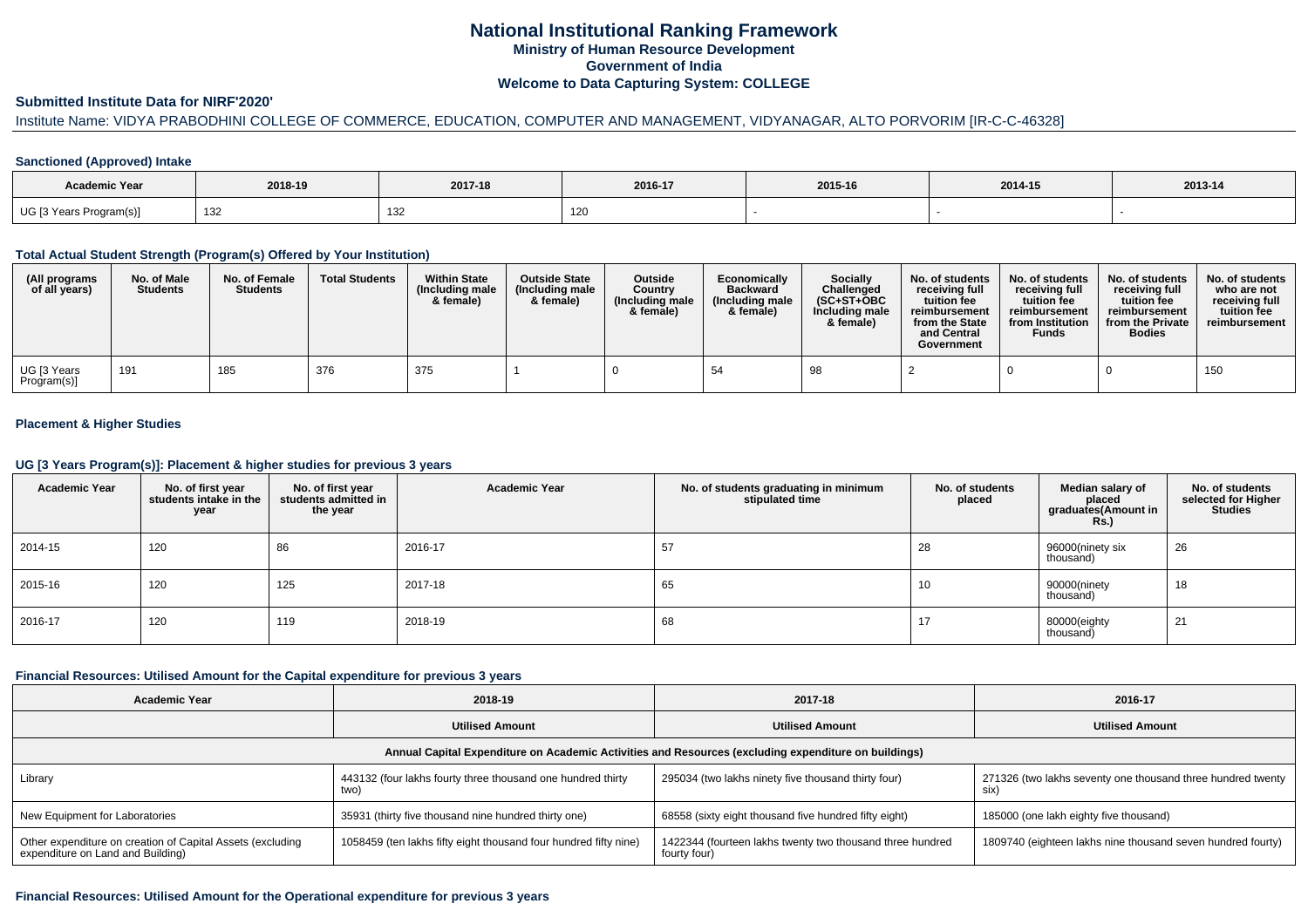| <b>Academic Year</b>                                                                                                                                                                            | 2018-19                                                                                   | 2017-18                                                                              | 2016-17                                                                                  |  |  |  |  |  |  |  |
|-------------------------------------------------------------------------------------------------------------------------------------------------------------------------------------------------|-------------------------------------------------------------------------------------------|--------------------------------------------------------------------------------------|------------------------------------------------------------------------------------------|--|--|--|--|--|--|--|
|                                                                                                                                                                                                 | <b>Utilised Amount</b>                                                                    | <b>Utilised Amount</b>                                                               | <b>Utilised Amount</b>                                                                   |  |  |  |  |  |  |  |
| <b>Annual Operational Expenditure</b>                                                                                                                                                           |                                                                                           |                                                                                      |                                                                                          |  |  |  |  |  |  |  |
| Salaries (Teaching and Non Teaching staff)                                                                                                                                                      | 23535538 (two crores thirty five lakhs thirty five thousand five<br>hundred thirty eight) | 21991529 (two crores nineteen lakhs ninety one thousand five<br>hundred twenty nine) | 17473917 (one crore seventy four lakhs seventy three<br>thousand nine hundred seventeen) |  |  |  |  |  |  |  |
| Maintenance of Academic Infrastructure or consumables and<br>other running expenditures (excluding maintenance of hostels<br>and allied services, rent of the building, depreciation cost, etc) | 1603634 (sixteen lakhs three thousand six hundred thirty four)                            | 1558842 (fifteen lakhs fifty eight thousand eight hundred fourty<br>two)             | 1043342 (ten lakhs fourty three thousand three hundred fourty<br>two)                    |  |  |  |  |  |  |  |
| Seminars/Conferences/Workshops                                                                                                                                                                  | 8450 (eight thousand four hundred fifty)                                                  | 69948 (sixty nine thousand nine hundred fourty eight)                                | 154452 (one lakh fifty four thousand four hundred fifty two)                             |  |  |  |  |  |  |  |

## **PCS Facilities: Facilities of physically challenged students**

| 1. Do your institution buildings have Lifts/Ramps?                                                                                                        | Not available                       |
|-----------------------------------------------------------------------------------------------------------------------------------------------------------|-------------------------------------|
| 2. Do your institution have provision for walking aids, includingwheelchairs and transportation from one building to another for<br>handicapped students? | Yes                                 |
| 3. Do your institution buildings have specially designed toilets for handicapped students?                                                                | Yes, more than 80% of the buildings |

### **Awards Details**

| 1. How many faculty member of your institution have received highly reputed national/international awards/recognition from central<br>government agencies in the previous academic vear 2018-19 |  |
|-------------------------------------------------------------------------------------------------------------------------------------------------------------------------------------------------|--|
| 2. How many students of your institution have won international awards in the previous academic year 2018-19                                                                                    |  |

## **Accreditation**

### **NAAC Accreditation**

| 1. Does your institute have a valid NAAC Accreditation? |            | <b>YES</b>                |                      |  |  |
|---------------------------------------------------------|------------|---------------------------|----------------------|--|--|
| <b>Valid from</b>                                       |            | Valid upto<br><b>CGPA</b> |                      |  |  |
| 26-09-2018<br>the contract of the contract of           | 25-09-2023 |                           | $\sim$ $-$<br>2. I C |  |  |

# **Village Adoption**

| Have vour institute adopted any village under Unnat Bharat Scheme? | $\overline{M}$<br>IVV |
|--------------------------------------------------------------------|-----------------------|
|                                                                    |                       |

## **Faculty Details**

| Srno           | Name                      | Age | Designation            | Gender | Qualification | <b>Experience (In</b><br>Months) | <b>Is Associated</b><br><b>Last Year</b> | Currently<br>working with<br>institution? | <b>Joining Date</b> | <b>Leaving Date</b> | <b>Association type</b> |
|----------------|---------------------------|-----|------------------------|--------|---------------|----------------------------------|------------------------------------------|-------------------------------------------|---------------------|---------------------|-------------------------|
|                | Shri Rudresh U<br>Mhamal  | 31  | Assistant<br>Professor | Male   | M.COM         | 96                               | Yes                                      | Yes                                       | 21-06-2014          | $\sim$              | Regular                 |
| $\overline{2}$ | Ms Ujvala<br>Hanjunkar    | 42  | Assistant<br>Professor | Female | M.COM         | 168                              | Yes                                      | Yes                                       | 19-06-2013          | $\sim$              | Regular                 |
| 3              | Ms Varsha B<br>Ingalhalli | 29  | Assistant<br>Professor | Female | M.COM         | 72                               | Yes                                      | Yes                                       | 01-07-2014          | $\sim$              | Regular                 |
| 4              | Dr Sukhaji Naik           | 56  | Associate<br>Professor | Male   | Ph.D          | 336                              | Yes                                      | Yes                                       | 05-07-2013          | $\sim$              | Regular                 |